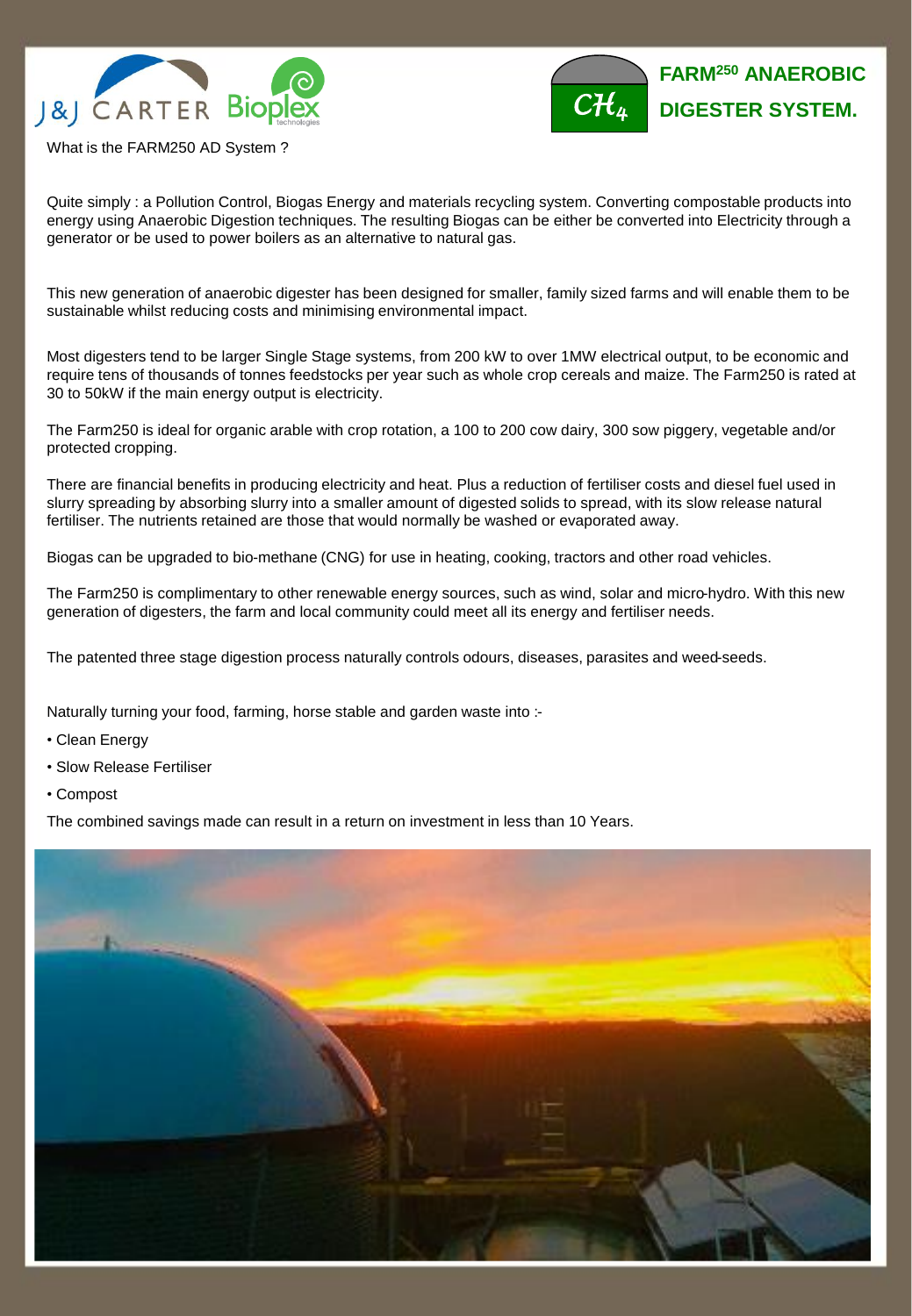

#### **Why use the FARM250 System ?**

The FARM250 system is a Patented 3 Stage Digester system. Each unique stage is separated into it's own Process vessel. The advantages of this system are :-

#### **1. Grit removal: Separation of heavy fragments and grit**

Most materials treated by an anaerobic digester (AD) contains grits, sand, gravel and other heavy particles, which has caused many expensive digester failures in the UK since 1980.

Grit and other inorganic heavy materials are either brought in with the feedstock or are formed within the digester vessels. With our patented process, with the retention time of 2 - 3 days in the first stage, the heavy particles separate and precipitate to the bottom of the vessel and removed periodically.

The removal of the heavy residues from the first stage is very easy, because the tank can be emptied every two to three days and be open for ventilation. No interruption of the digestion process is required.

#### **2. Patented High Rate Process.**

In the first two process steps of the biogas production – hydrolysis and acidification – low pH values prevail. This has the biological acids which dissolve the molecular structures of celluloses and other such materials found in grass, straw and similar high fibre feedstock's.

These are used by bacteria in the later process later to produce biogas. This is difficult in the higher pH values of  $7 - 8$  as one finds in conventional digesters.

#### **3. Advanced Process Control.**

Unlike the traditional one-stage biogas plants whose performance is variable, our process can control the biogas production down to a 30 minute period. This unique feature, developed for the use of bought in energy crops, can optimise energy production whilst preventing the waste of feedstock and biogas.

#### **4. Solid materials as input material for the biogas plant**

Horse stable, weeds and farm yard manure (FYM) was one of the first input materials to be used in the our AD plants. Solid manure is rarely used in conventional digesters as it causes problems regarding mixing, grit/sand/stones accumulation and solid layers within.

Higher front end temperatures ensure pathogen, parasite, weed seed and odour control.

The use of high solids materials can lead to little or no excess liquid to deal with - a major advantage.

The process can deal with solid feedstock only, it is not dependent on farm animal slurry.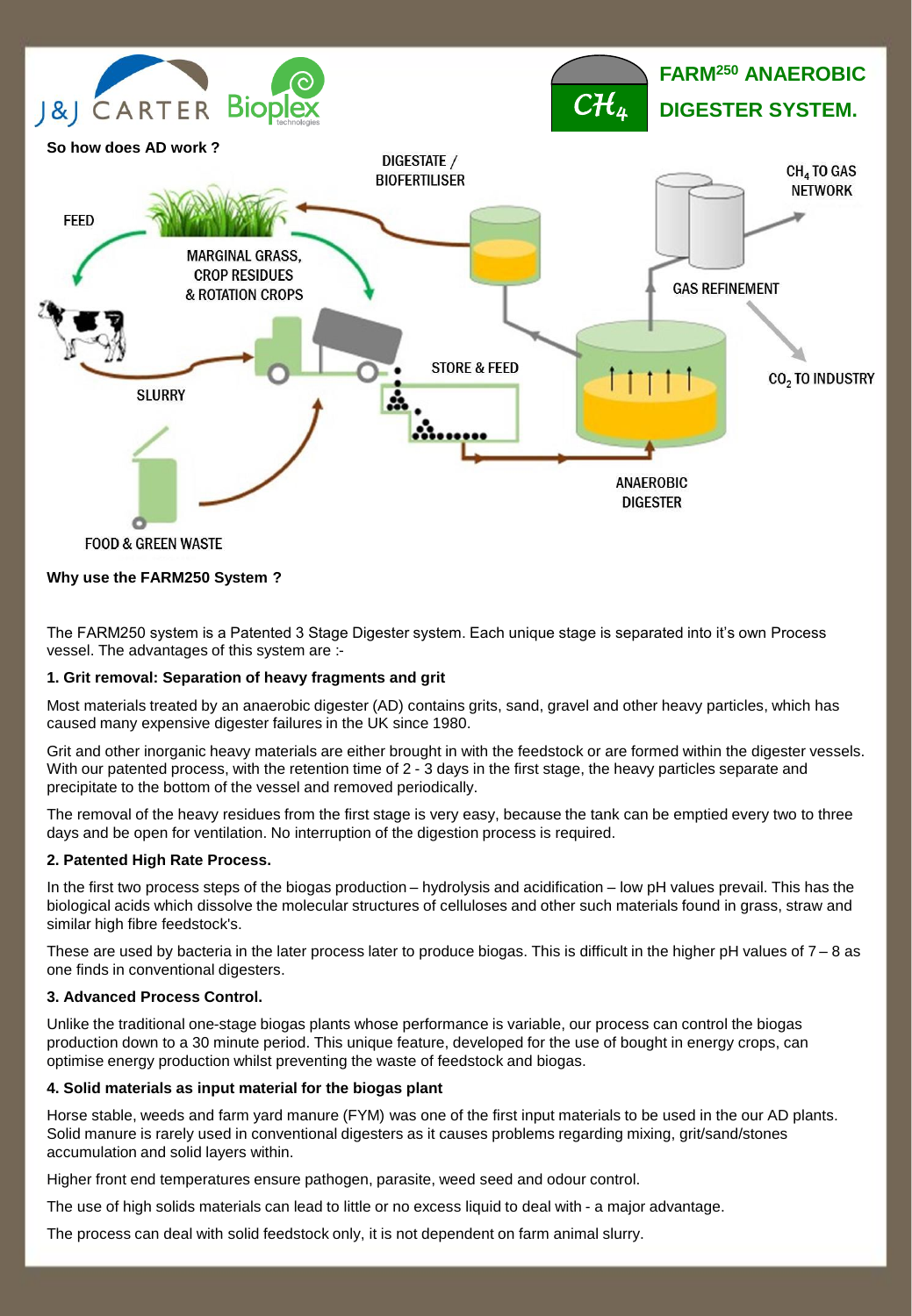

## **5. Digestate**

The digested materials (digestate) can be separated into solids and liquor. The liquor can be used to replace water when adding to "dry" feedstock's and any surplus applied to farmland as a liquid fertiliser.

The solid fraction can be composted to produce a natural fertiliser rich compost or with the removal of nutrients from the fibre, a solid fuel similar in calorific value as turf or soft wood. The fuel can be used directly in a wood chip burner, made into briquettes/logs and into pellets.

Replacing slurry spreading with compost spreading is a significant cost saving.

#### **6. Changes in Feedstock**

The type of feedstock can be changed daily.

Changing input material is slow with one-stage biogas plants, the adjustment of input material over several weeks or even months is normal.

Hydrolysis bacteria are very sturdy and tolerate disturbances of the process, such as a sudden change in the feedstock. This allows the biogas plant to react flexibly to the supply of available feedstock's. For example, single batches of weeds, grass and/or straw can be used at short notice.

- At least a 20% increase in biogas production can be expected
- Greater range of feedstock's including grass silage and straw
- Separation of heavy fragments, with reduced grit build up in the digester.
- Faster throughput, lower retention times = smaller AD plant

**Input** 

- The type of feedstock can be changed every day
- Pathogen, parasite, weed seed and odour control





**7. Methane Quality**

The BioPlex patented 3-Stage FARM250 Digester provides Biogas with  $\sim$  70% methane. $*$ 

Conventional systems are only providing 50 to 55% methane.

\* The calculation is proven based upon the feedstock chemistry on page 5.

73 200 CH4

 $CH4$ 

0 PPM H29



**FARM<sup>250</sup> ANAEROBIC** *CH<sup>4</sup>* **DIGESTER SYSTEM.**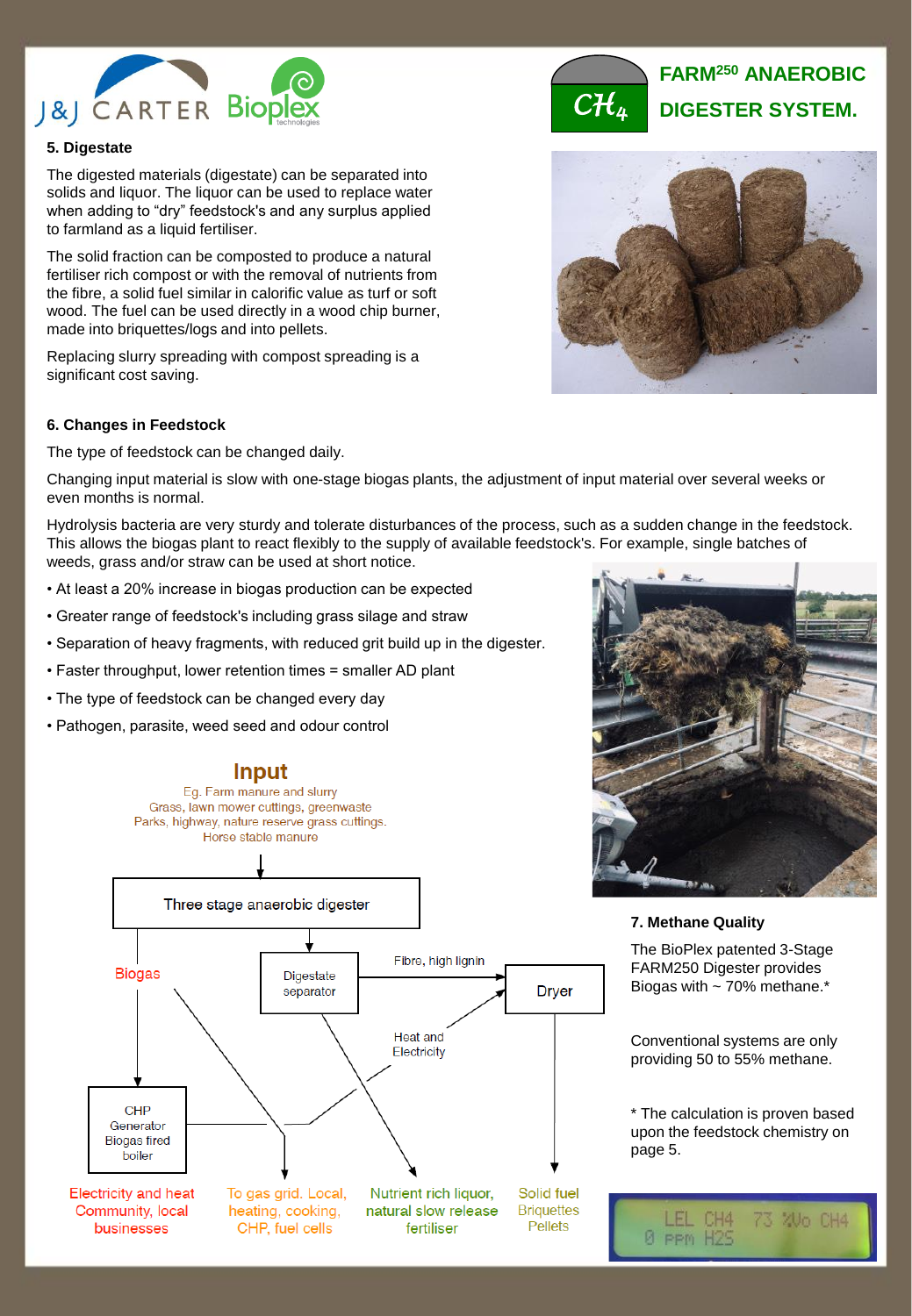



**FARM250 Plant Layout.**



The FARM250 Digester system is built on a compact concrete base, occupying just 240m<sup>2</sup>less than the size of a tennis court.

The 3 Stages are easily identifiable and can be maintained independently from one another.

The stages are joined using standard Agricultural pipe work, obtainable anywhere internationally, and the layout can adjusted to suit the location.

The overall height can be reduced to under 5m, by partially installing the Methane Digester below ground level. This enables the plant to comply with planning or conservation requirements.

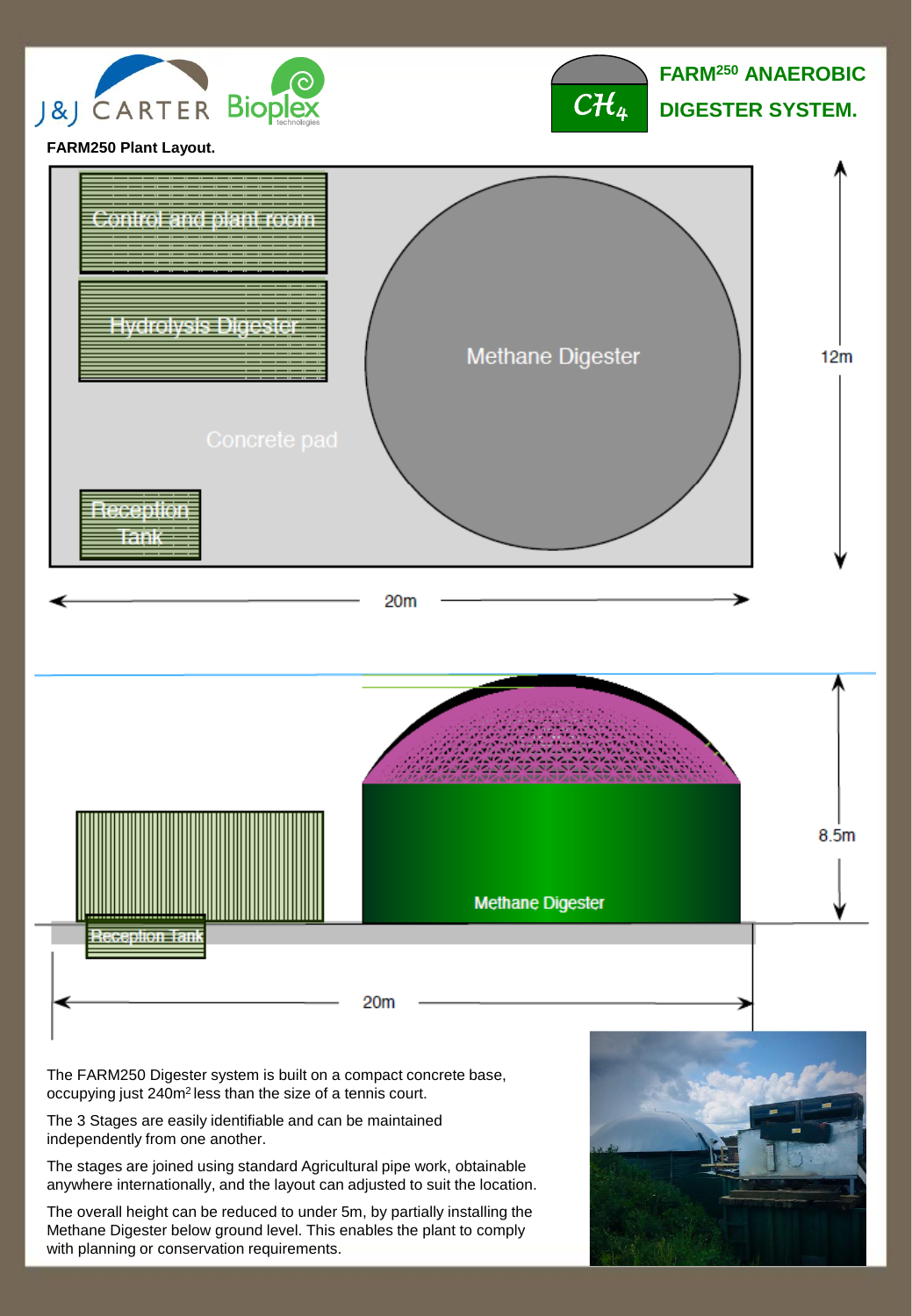



## **FARM250 AD Calculation.**

120 - 130 Cow Dairy

Feedstock: Slurry, FYM, pasture toppings, waste vegetation, waste silage.

| Input data for feedstock, quantity, total and volatile solids: AD Calc 120 cow dairy slurry + FYM 19th April 2018 |                            |                   |                     |                        |                     |                        |                        |  |  |
|-------------------------------------------------------------------------------------------------------------------|----------------------------|-------------------|---------------------|------------------------|---------------------|------------------------|------------------------|--|--|
| Feedstock                                                                                                         | <b>Tonnes</b> per<br>annum | Tonnes per<br>day | <b>Total Solids</b> | <b>Volatile Solids</b> | <b>Total Solids</b> | <b>Volatile Solids</b> | Biogas per<br>tonne FM |  |  |
|                                                                                                                   | tpa                        | tpd               |                     | $(%$ of TS)            |                     |                        |                        |  |  |
|                                                                                                                   | t                          | t                 | %                   | %                      | kg/d                | kg/d                   | m <sup>3</sup> /t      |  |  |
| Cattle slurry                                                                                                     | 1,500                      | 4.11              | 8                   | 80                     | 328.77              | 263.01                 | 25                     |  |  |
| <b>FYM</b>                                                                                                        | 750                        | 2.05              | 30                  | 80                     | 616.44              | 493.15                 | 120                    |  |  |
| Maize Silage                                                                                                      | 0                          | 0.00              | 32                  | 90                     | 0.00                | 0.00                   | 210                    |  |  |
| <b>Rye Silage</b>                                                                                                 | 0                          | 0.00              | 37                  | 90                     | 0.00                | 0.00                   | 200                    |  |  |
| Whole Crop                                                                                                        | 0                          | 0.00              | 28                  | 85                     | 0.00                | 0.00                   | 150                    |  |  |
| <b>Fodder Beet</b>                                                                                                | $\mathbf 0$                | 0.00              | 25                  | 85                     | 0.00                | 0.00                   | 150                    |  |  |
| Total                                                                                                             | 2,250                      | 6.16              |                     |                        | 945.21              | 756.16                 |                        |  |  |
|                                                                                                                   |                            |                   |                     |                        |                     |                        |                        |  |  |

Note: TS, VS and biogas per tonne FM from SAEI, own results and NNFCC.

## Volumes of digestion vessels using results from Sheet 1

| Soup of the Day | Make up Liquid | <b>Total Active</b><br>Digester Volume | <b>Reception Tank</b> | <b>Hydrolysis</b><br><b>Digester</b> | Methane Digester |
|-----------------|----------------|----------------------------------------|-----------------------|--------------------------------------|------------------|
| t/d             | t/d            | m <sup>3</sup>                         | mª                    | m <sup>3</sup>                       | mª               |
| 7.85            | 1.68           | 252                                    | 12                    | 20                                   | 232              |

## Biogas yield, heat required and outputs

| Biogas yield      | Heat<br>required | <b>Heat input</b> | Biogas per<br>hour | CHP kWe | <b>CHP kWt</b> | Boiler kWt | Fibre  |
|-------------------|------------------|-------------------|--------------------|---------|----------------|------------|--------|
| m <sup>3</sup> /d | kWh/d (max)      | kW (max)          | mª/h               |         |                |            |        |
| 102.74            | 274.58           | 13.73             | 14.55              | 29.11   | 36.39          | 58.22      | 472.60 |
| 246.58            |                  |                   |                    |         |                |            |        |
| 349.32            |                  |                   |                    |         |                |            |        |

| Feedstock          | <b>Tonnes per</b><br>annum (tpa) | <b>Tonnes per</b><br>day (tpd) | <b>Nitrogen</b>         | <b>Phosphorus</b>                 | Potassium        | ${\sf N}$ | P    | к     |
|--------------------|----------------------------------|--------------------------------|-------------------------|-----------------------------------|------------------|-----------|------|-------|
|                    |                                  |                                | N, (kg t <sup>1</sup> ) | $P_{s}O_{s}$ (kg t <sup>1</sup> ) | $KsO$ (kg $t1$ ) | tpa       | tpa  | tpa   |
| Cattle slurry      | 1,500                            | 4.11                           | 4.00                    | 1.50                              | 6.00             | 6.00      | 2.25 | 9.00  |
| <b>FYM</b>         | 750                              | 2.05                           | 6.00                    | 3.20                              | 8.80             | 4.50      | 2.40 | 6.60  |
| Maize Silage       | 0                                | 0.00                           | 6.00                    | 3.00                              | 8.00             | 0.00      | 0.00 | 0.00  |
| <b>Rye Silage</b>  | 0                                | 0.00                           | 5.50                    | 1.00                              | 7.00             | 0.00      | 0.00 | 0.00  |
| <b>Whole Crop</b>  | 0                                | 0.00                           | 4.60                    | 1.90                              | 5.50             | 0.00      | 0.00 | 0.00  |
| <b>Fodder Beet</b> | 0                                | 0.00                           | 5.10                    | 1.60                              | 10.00            | 0.00      | 0.00 | 0.00  |
|                    | 2.250                            | 6.16                           |                         |                                   |                  | 10.50     | 4.65 | 15.60 |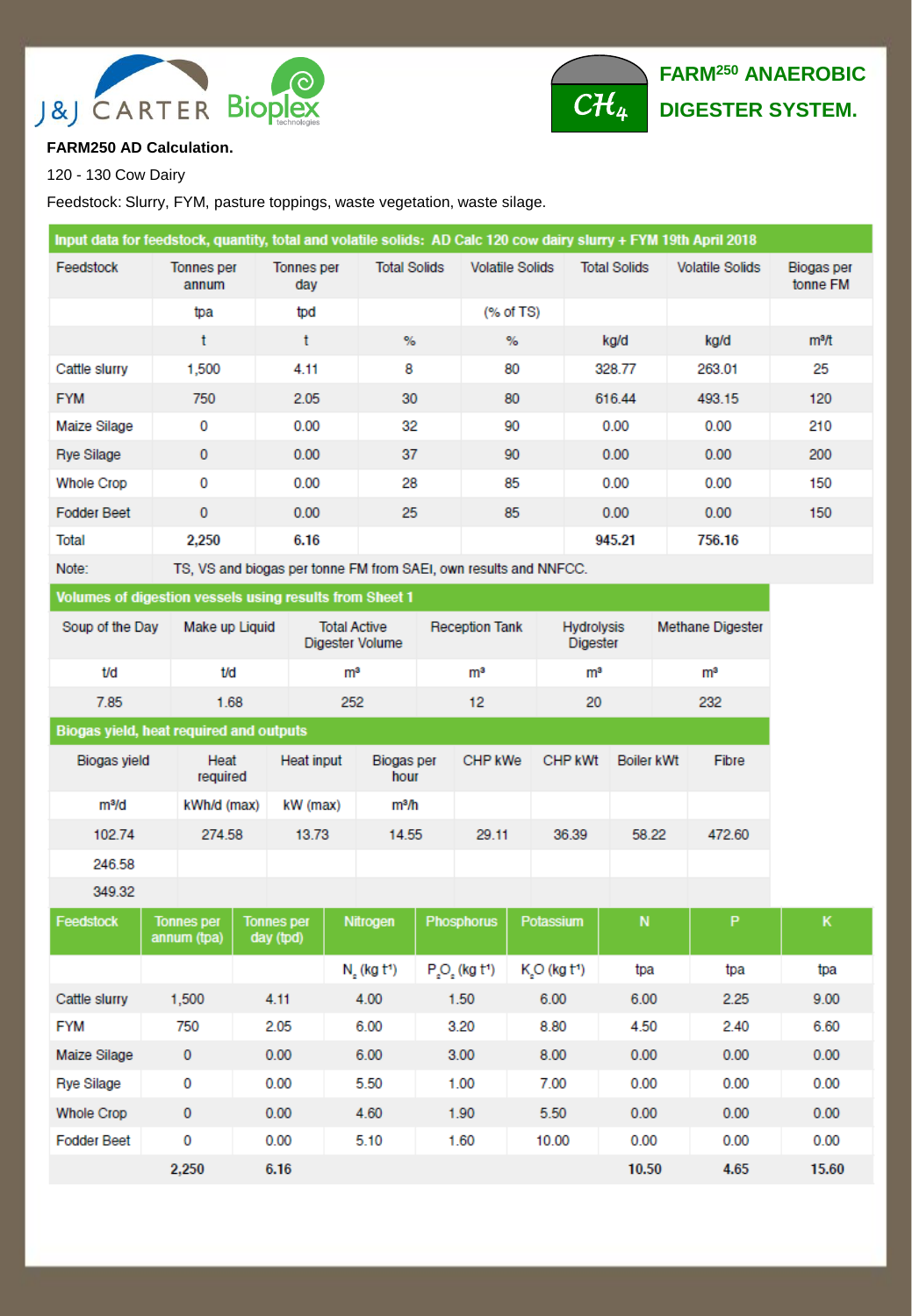



## **WINDOVER FARM - INPUTS & OUTPUTS.**

#### **At 100% Capacity:**

Slurry from 375 cows or Slurry from 120 to 250 cows + FYM, spoilt silage, pasture toppings, vegetation waste or 250 to 500 sow piggery + FYM, vegetation waste etc. or 100 to 300 acres of crop and/crop residues. **Estimated biogas output:** Useable gas created by the system based on operating at 100% capacity Cows 15 tonnes slurry - 12 m<sup>3</sup> biogas per hour - 280m<sup>3</sup> biogas per day Pigs 28 tonnes slurry - 13 m<sup>3</sup> biogas per hour - 310m<sup>3</sup> biogas per day Crop 5 tonnes feedstock - 25 m<sup>3</sup> biogas per hour - 600m<sup>3</sup> biogas per day Windover Dairy (125 cows) - 16 m<sup>3</sup> biogas per hour - 380m<sup>3</sup> biogas per day

#### **Estimated energy output:**

Operating at 100% capacity. Cows 15 tonnes slurry only (8% Total Solids) per day 22kWe 30kWt Pigs 28 tonnes slurry only (4.5% TS) per day 25kWe 30kWt Crops 5 tonnes grass silage (25% TS) per day 50kWe 60kWt Windover Dairy (125 cows) Winter: 5.5 tonnes slurry + 2 tonnes FYM 30kWe 35kWt Summer: 3 tonnes pasture toppings, old silage, FYM Off grid 6kWe 50kWt **Fertiliser output:**

Recovered by the system, estimate based on operating at 100% capacity Cows 60 Kg. N<sub>2</sub> / 22 Kg. P<sub>2</sub>O<sub>2</sub> / 90 Kg. K<sub>2</sub>O per day Pigs 125 Kg. N<sub>2</sub> / 42 Kg. P<sub>2</sub>O<sub>2</sub> / 70 Kg. K<sub>2</sub>O per day Crop 30 Kg. N<sub>2</sub> / 10 Kg. P<sub>2</sub>O<sub>2</sub> / 45 Kg. K<sub>2</sub>O per day Windover Dairy 35 Kg. N<sub>2</sub> / 15 Kg. P<sub>2</sub>O<sub>2</sub> / 51 Kg. K<sub>2</sub>O per day Sulphur remains in the digester liquor and solids only. Ammonia concentration decreases through the hybrid process.

## **Compost - fibre 25% TS:**

Recovered by the system, estimate based on operating at 100% capacity Cows 2 tonnes per day Pigs 2 tonnes per day Crop 3 tonnes per day Windover Dairy 1 tonne per day Note - rough estimate based on feedstock TS content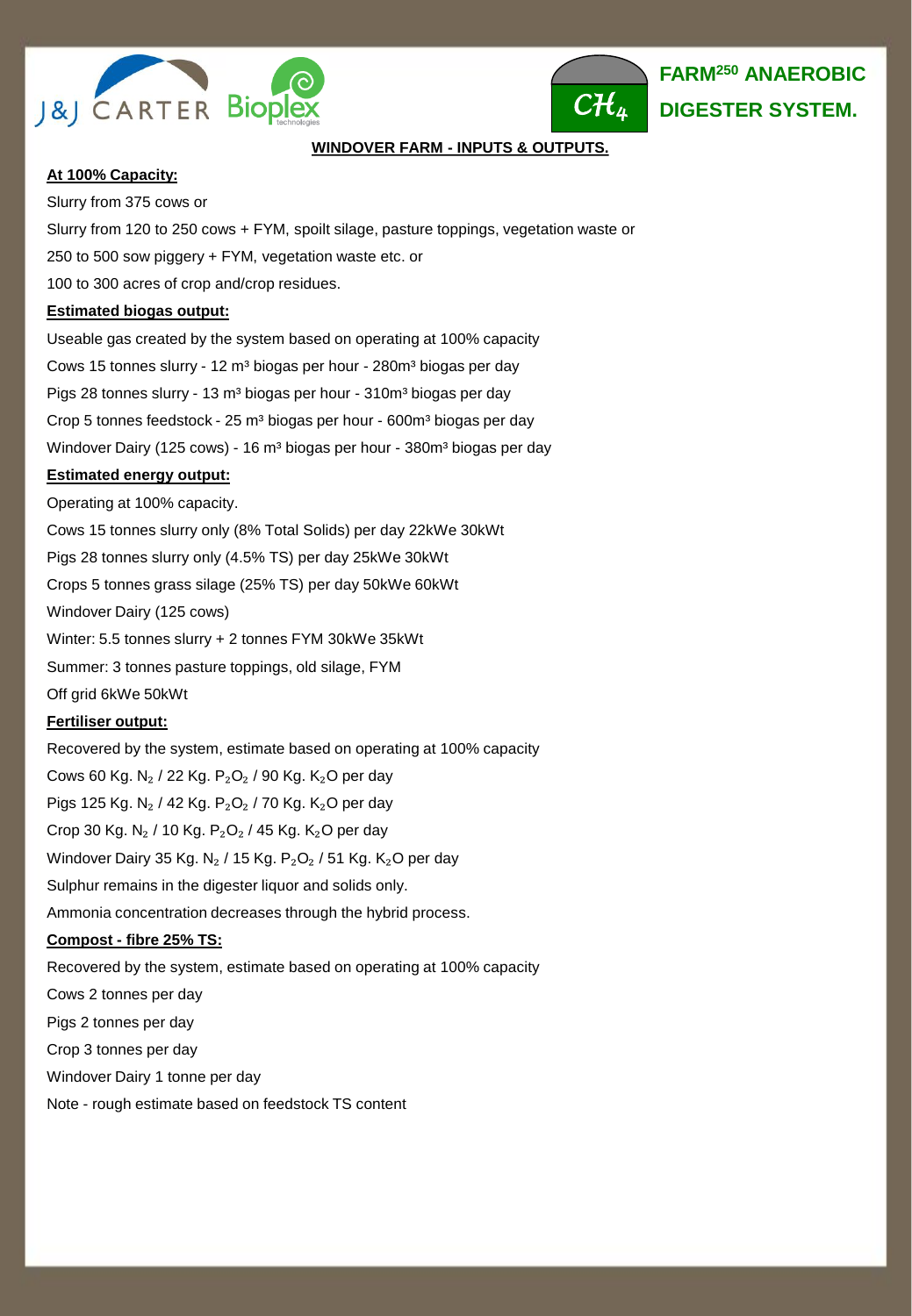



#### **What is included with the FARM250 System**

The system comprises 3 packages :-

## **1. Hydrolysis Digester**

Built using a 20 ft. sized frame. It is fully insulated, lined and contains the heat exchanger as well as the transfer and mixer pumps. The Separator is erected on the roof of the HD unit and removes the digestate from the liquid matter.

#### **2. Methane Digester**

The MD unit comprises a modular rugged steel tank which is insulated and lined. The FARM250 comes with a 250m<sup>3</sup> Tank .

Larger capacity tanks can be provided by increasing the tank height and erecting below ground level.

The roof to the tank is a Double Layer Inflated PVC Tensile Fabric Membrane. Designed and Engineered to withstand all normal U.K Wind and Snow Load. Site specific engineering is available.



## **3. Plant Room.**

The plant room is built inside a 20 ft. container unit. Plyboard lined with a bulkhead panel. All the Biogas plant controls, wiring, reception tank local control is pre-built into this unit. The unit is earth bonded and supplied with UK test certification. During shipping, the methane digester is flat packed inside the plant room ready for assembly on site.

#### **Engineering Support.**

Your FARM250 comes complete with all the support required to get you producing Biogas. An initial Biomethane Test (BMP) will be conducted, system design, project management, system start-up with inoculum and training.

#### **Not Included.**

1. Reception Tank – most farms will have one; but we can provide one if required along with a tank mixer, chopper pump and pipework to the digester.

2. Groundwork's, Wiring & Piping – you will need a tennis court sized 25m x 15m concrete pad, site wiring to/from the Biogas Plant, services as well as some fencing and landscaping.

3. Electricity to Grid Connection – required 50kW Biogas CHP generator (with high yield biogas feedstock), grid connection, Biogas boiler, plant for the CHP. These items can be procured and maintained locally to the installation.

4. Off-Grid Energy System – required 12kW Biogas 48v DC generator, 3.2kW Solar Array, 48v Chargers, Invertor Chargers and Battery Bank. These items can be procured and maintained locally to the installation.